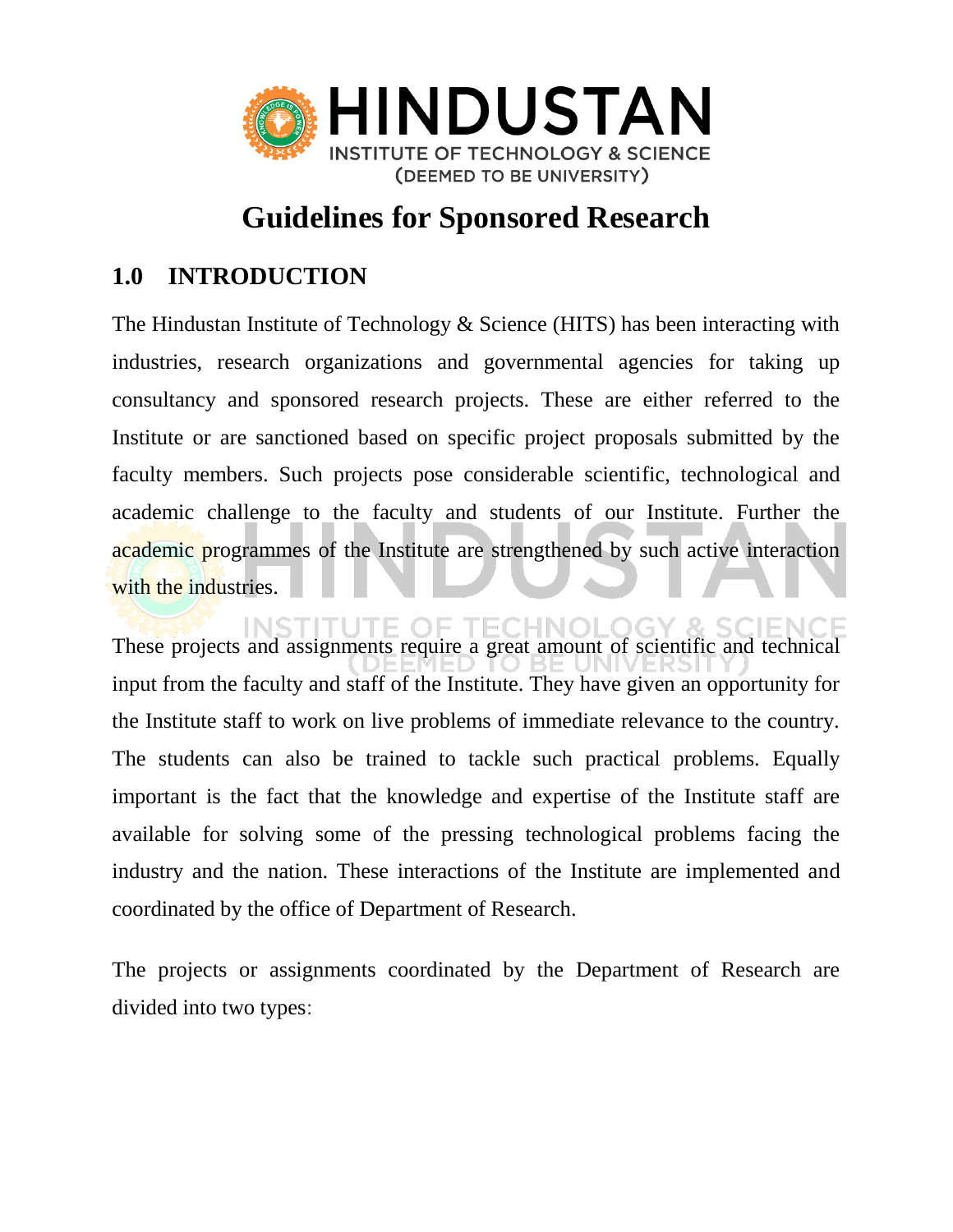# **Sponsored Research Projects**

These are R & D projects sponsored by Government agencies, industries or other institutions with a view to generate new knowledge, to develop a new technological process or to create new products. Considerable amount of studies and research/development work may have to be put in by the investigators to solve the problem and as such these projects are considered as R & D projects. These are long term assignments in emerging areas and in highly specialized fields of Science and Technology.

# **Industrial Consultancy Projects**

Projects that can be executed and problems that can be solved readily, utilising the professional knowledge and expertise of the staff are classified as consultancy assignments. The Institute facilities may be used for research work, theoretical analysis or experimentation required for generating sufficient information and data for this problem solving operation, but these assignments are heavily dependent on the existing know-how and skill of the staff concerned. These are mostly related to the application of an already known technology.

The procedures to be followed for undertaking Sponsored Research projects, the administrative controls exercised and the remunerations and incentives given to the staff for undertaking such inter institutional projects are described here.

# **2.0 SPONSOREDRESEARCH**

A sponsored research project may be initiated either by the faculty member of the Institute submitting a proposal to the sponsoring agency or by a client institution or industry seeking the help of the Institute. The sponsored programme can be taken individually by individual faculty/academic staff or collectively by a group of investigators. One of the investigators must be the principal investigator (PI) while others are the principal co-investigators. Funding agencies generally prefer to have a co-investigator (Co-PI) who can take the place of the principal investigator in case the latter goes on leave or resigns. Projects funded either by the Ministry of Human Resource Development, Council for Scientific and Industrial Research etc. are also governed by separate rules for specific classes.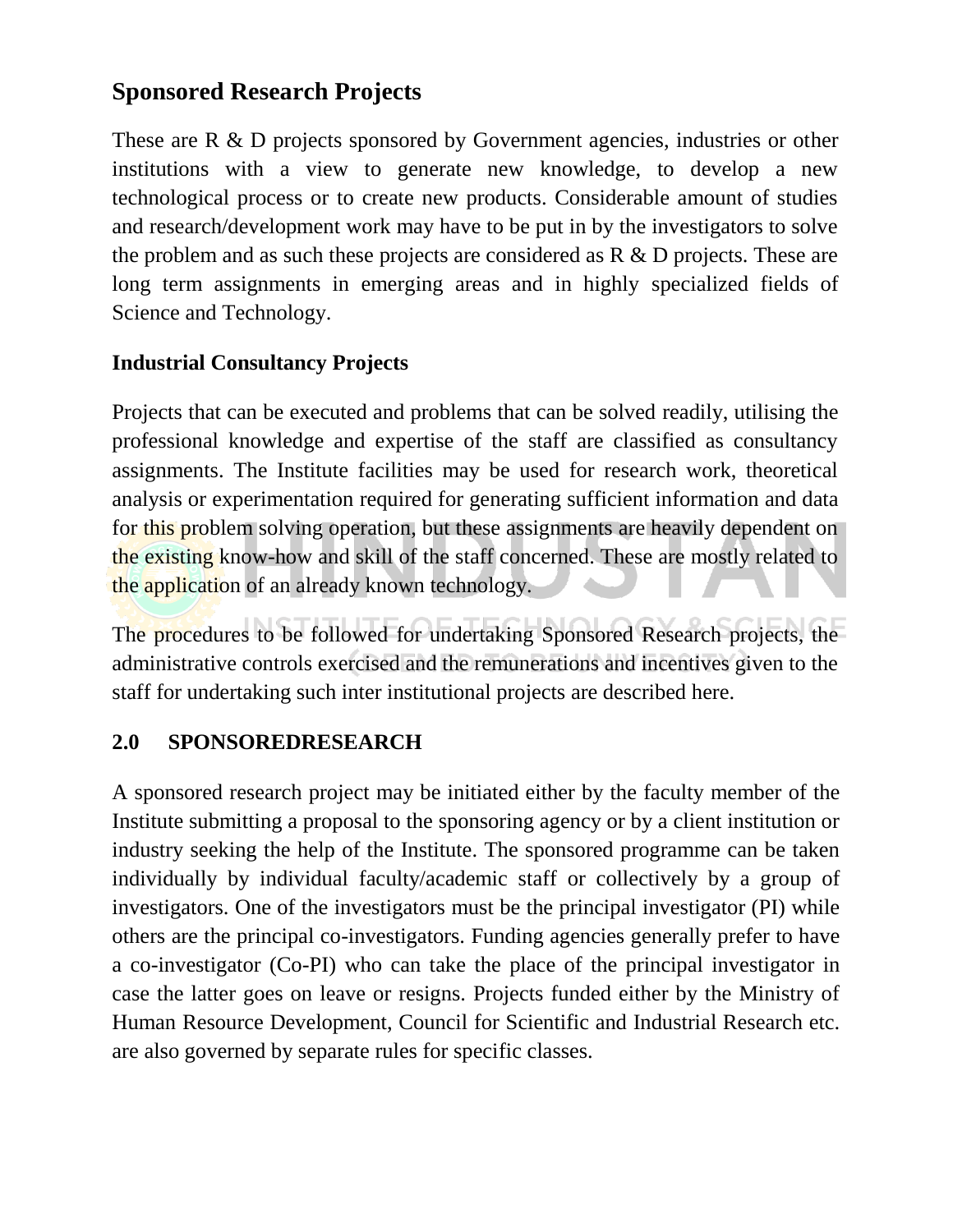#### **2.1 How to Apply**

- 2.1.1 Project proposals are generally made by the faculty/academic staff for submission to the funding agencies for their approval and sponsorship. Proposals are to be prepared in the standard format(s) prescribed by the funding agency to whom the proposal will be submitted. Apart from the objectives, proposal will contain provisions for all anticipated expenses relating to staff, equipment, materials, travel and contingencies. *An Institute overhead equal to 20% of the total cost of the project is to be included in the proposals* (Please note that as per DST rules, the maximum amount for overhead is limited to Rs. 5, 00,000.00)*.*
- 2.1.2 In the case of sponsored projects the faculty member who has less than two years only for superannuation at the time of submitting the project proposal should include another faculty member with a longer service by at least one more year, as a Co-Investigator.
- 2.1.3 A form (as shown in Annexure –I) is also to be filled in giving the details of the infrastructural facilities to be provided by the Institute. The proposal together with the details of infrastructure required from the Department duly forwarded / approved by the Head of the Department(s) / Centre(s) is to be submitted to the Director, Research. The Director after the scrutiny of the project proposal and the Institute's commitments with respect to the infrastructure facilities, issues on behalf of the Vice-Chancellor, a Certificate for the Institute's willingness to extend support for the project utilizing the Institute's facilities.
- 2.1.4 Proposals will have to be presented before a committee constituted by the Vice-Chancellor. After approval of the committee, the proposal can then be forwarded to the sponsoring agency.

#### **2.2 Initial Steps**

2.2.1 Project Identification Number:

As soon as the project sanction is communicated to the Institute by the funding agency, the Department of Research assigns a project number, which is used in all correspondences within the Institute. This helps to identify the project and to facilitate the correct booking of the expenses.

2.2.2 Opening Bank Account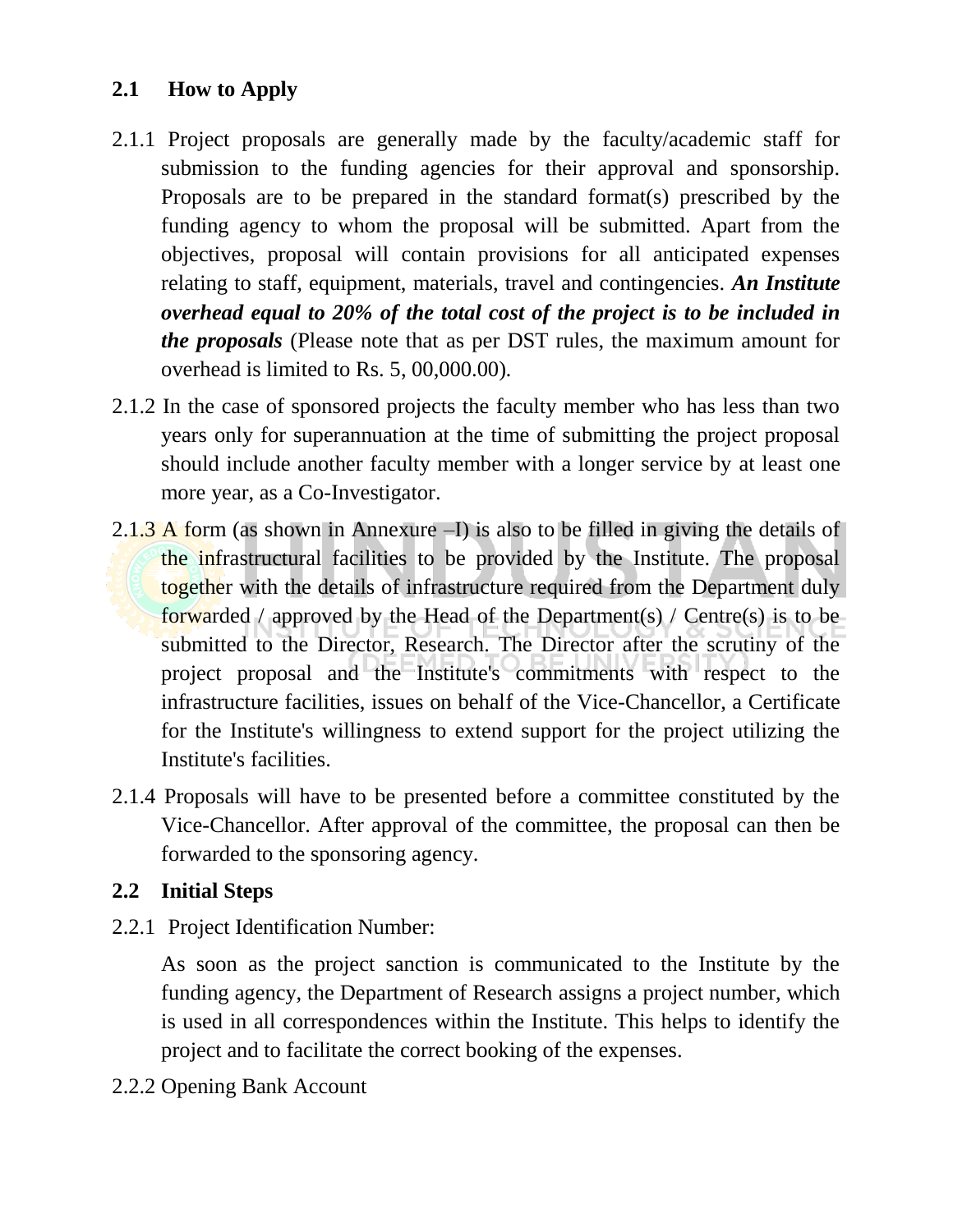A current account is to be opened for the project which will be operated jointly by PI and Director, Research. This account number may to communicate to the funding agency so that the money can be deposited directly to this account.

2.2.3 Date of Commencement:

The date of commencement of the project; is the date of receipt of the first instalment of the project fund from the funding agency or the date of approval of the project/date of joining of the staff, whichever is acceptable to the funding agency.

# **2.3 Recruitment of Project Staff**

The Department of Research helps the PIs to recruit the various category of staff required for the project. The procedure to be followed for the recruitment of each category of staff is given below:

# **2.3.1 Staff appointed through regular selection**

Appointments can be made through campus announcement/advertisements in news papers (if sufficient funds are available) and through circulation to other Institutions. (DEEMED TO BE UNIVERSITY)

Annexure II contains the various category of project posts, their consolidated pay and the minimum qualifications required for each post. Additional desirable qualification and experience can also be prescribed in the advertisement. If suitable candidates are not available, the post can be filled by appointing a lower category of staff.

The following step by step procedure is followed for the recruitment of staff:

- a) In the case of selection process the PI has to send a request to Department of Research for recruitment of staff giving the minimum qualifications and experience, desirable qualification, duration of the appointment etc.
- b) Department of Research issues the advertisement/announcement on the request of the co-ordinators as per the prescribed norms for which the expenditure if any will be debited to the project contingencies.
- c) Applications from candidates including their bio-data on plain paper are received directly by the PI.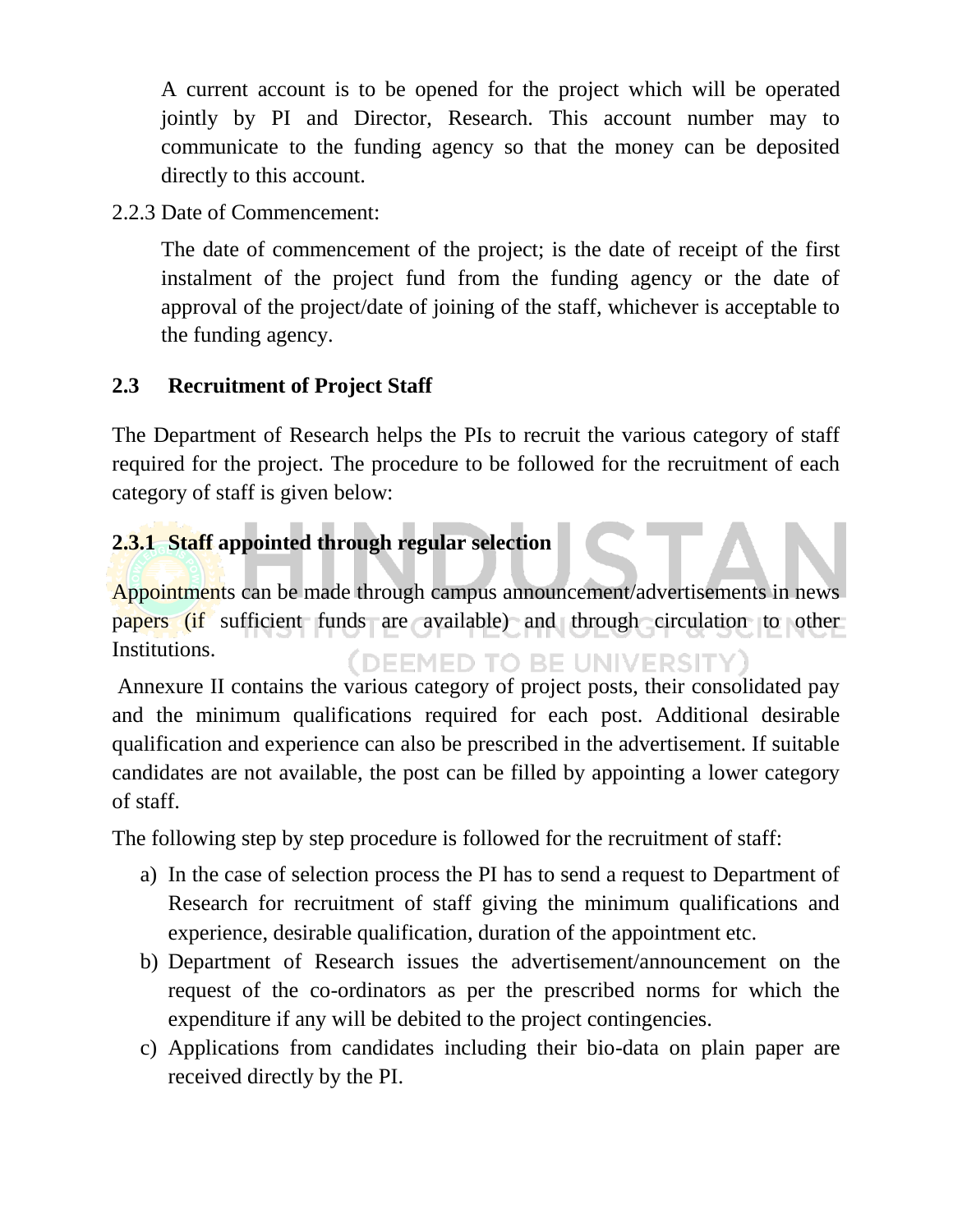- d) Applications are processed and short-listed by the PI and then sent to the Research office with their recommendations for scrutiny and approval.
- e) Director, Research constitutes a Selection Committee and intimates it to the PI.
- f) The PI, in consultation with the Chairman and members of the Selection Committee has to fix a date and venue for the interview and also to take action for calling candidates for interview.
- g) Trade tests if any and the Selection Interview are to be organised by the PI in consultation with the Chairman and Selection Committee Members.
- h) Bio-Data of the candidate in the prescribed form to be obtained and certificates verified before the commencement of interview.
- i) Depending upon the availability of funds, the coordinator can decide about paying travel fare by Sleeper class train/bus journey to the outstation candidates.
- j) The proceedings of the Selection Committee meeting prepared in the standard format provided by the Research office have to be sent to the Director, Research, for getting approval of the Vice-Chancellor and Director (AV) along with other papers as per the check list.
- k) On approval by the Vice-Chancellor and Director (AV), HRD, HITS issues an offer of appointment to the selected candidate(s). Ŏ. **SCIENCE**
- l) Appointments are initially made for one year duration which can be extended for the full duration of the project depending on the performance of the candidate. The total duration a project staff member can be engaged in one or more projects should not exceed five years.
- m) The candidate selected shall register for Ph.D. / M.S. (By Research) programme of this University.

#### **2.3.2 Staff appointed on ad-hoc basis**

Staff can be appointed on ad-hoc basis at any time of the project. Application(s), to be made by the candidates for ad-hoc appointments including part-time employment are in the standard format. This application with the recommended salary is forwarded by the PI to the HRD through Director, Research who will appoint the staff on the advice of a committee. The committee meets every month. The candidate can be given a consolidated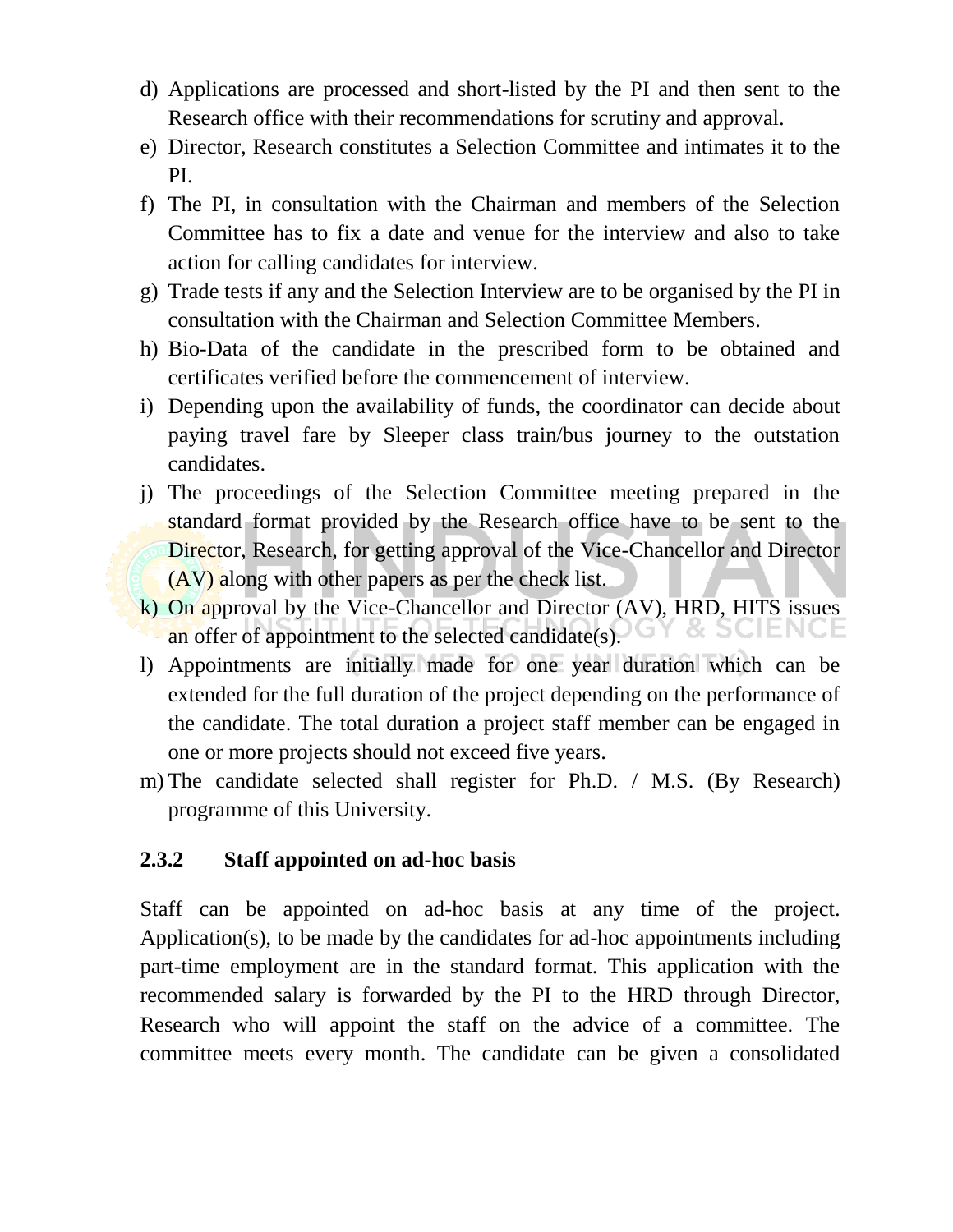salary commensurate with his/her qualification and experience, conforming to the designation of the project posts.

### **2.3.3 Appointments through Ph.D./M.S. interviews**

Appointments can also be made through Ph.D./M.S. interviews. Prior approval is to be taken from the Director, Research. Requests for approval have to be sent through the Head of the Department. The Selection committee recommendations (extracts) along with the application/ Biodata of the candidate to be sent to Research Office.

#### **2.3.4 Part-time Employment**

Staff can also be appointed on part-time basis, with the salary being fixed in proportion to the actual duration of work in a day

# **2.3.5 Duration of appointment**

On adhoc basis for five months with 10 days break extendable upto 5 years. However staff appointed as Senior Project Officer, Project Associate can be appointed for one year and their services extended for another year without break in service.

# **2.3.6 Students employed on Part-time basis**

Facility exists to utilize students for specific works in projects. Students registered through other categories such as through project for M.S/Ph.D. are not eligible for remuneration.

Application for part time employment of students in sponsored projects for U.G/P.G students:

- a) Remuneration rate has to be fixed by the concerned coordinator at the rate between Rs.50/- and Rs.100/- per hour.
- b) During the Academic session, only part-time engagement is allowed. Such part-time engagement should not exceed a maximum period of 40 hrs per month. During vacation period this is 120 hrs per month.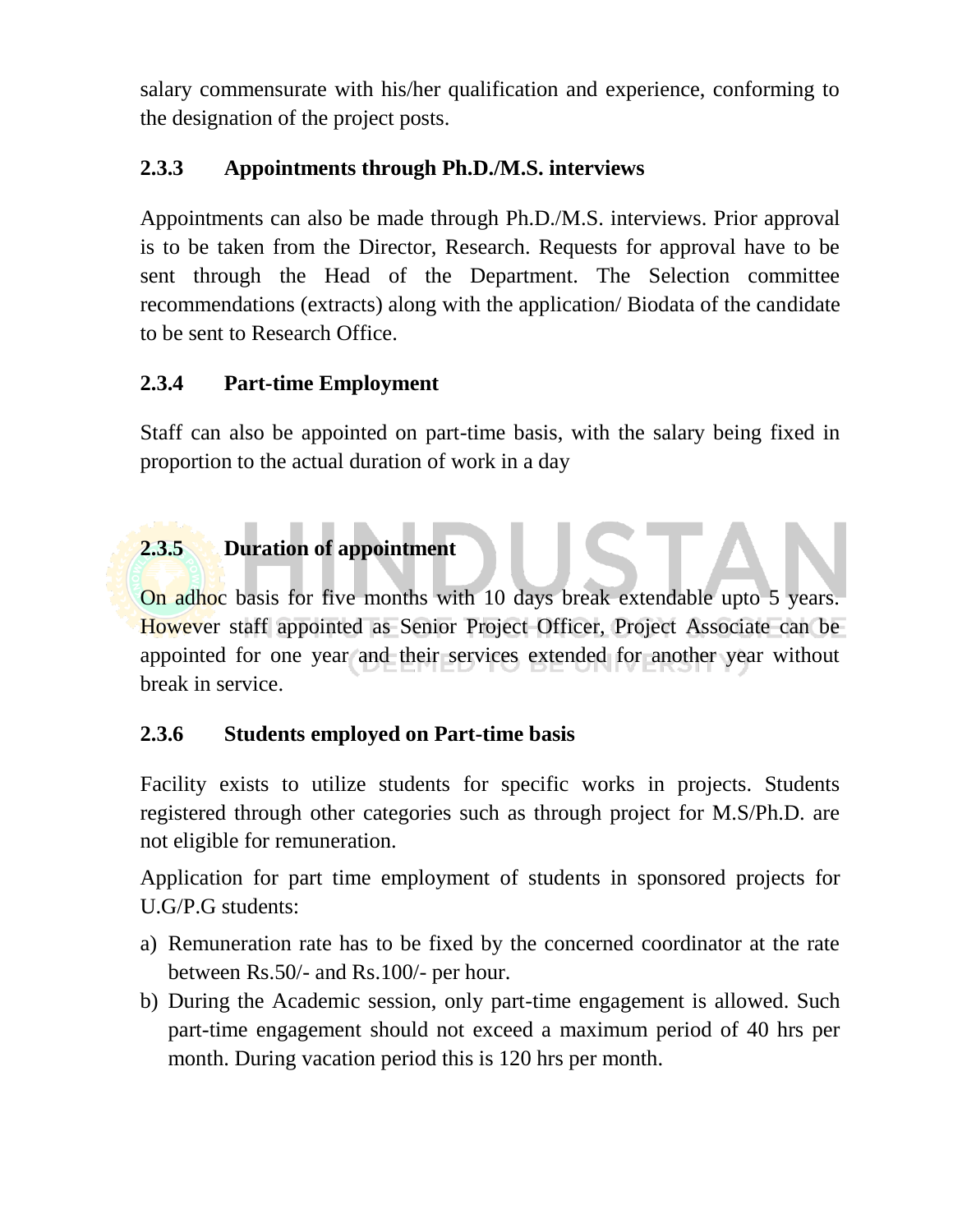- c) The payment shall be only for the duration for which the student has actually worked. The payment is made based on the certification given by the coordinator.
- d) All part-time payments will be only for the duration of the project. The parttime payments have to be made within two months of completion of the work by the students from the contingency head of the projects.
- e) The payments can only be made from the contingency fund is available of the project.

# **2.4 Project Staff Administration**

The following procedure will apply with regard to the administration of staff recruited on selection or ad-hoc basis.

- a) The Project staff will work directly under the supervision of the PI. Their attendance and punctuality in work, the allocation of duties are all made by the PI.
- b) The personal files of the project staff will be maintained by the PI.
- c) The project staffs are eligible for Leave as mentioned in Annexure II.
- d) Project Staff are eligible only for the consolidated salary as mentioned in Annexure II and not eligible for any other benefits.  $\bigcirc$   $\bigcirc$   $\bigcirc$   $\bigcirc$   $\bigcirc$   $\bigcirc$   $\bigcirc$   $\bigcirc$   $\bigcirc$   $\bigcirc$   $\bigcirc$   $\bigcirc$   $\bigcirc$   $\bigcirc$   $\bigcirc$   $\bigcirc$   $\bigcirc$   $\bigcirc$   $\bigcirc$   $\bigcirc$   $\bigcirc$   $\bigcirc$   $\bigcirc$   $\bigcirc$   $\bigcirc$   $\bigcirc$   $\bigcirc$   $\bigcirc$
- e) Leave can be approved by the PI. But if the leave exceeds the permitted level, it will be treated as leave without pay. This is to be approved by the Director, Research.
- f) The female staffs appointed through selection process are eligible for Maternity Leave as per Institute's rules.
- g) The transfer of project staff from one project to another is not permissible. They can be appointed again only through a fresh appointment process.
- h) The project staff must be advised to give sufficient notice well in advance before they leave the project.
- i) The salary of the last month in service will not be distributed until a no-dues certificate in the prescribed form is received from the coordinator by Research office. The staffs have to surrender ID card at the time of relieving.
- j) Care must be taken by the PI to see that the staff members are not engaged beyond the duration of appointment or the closing date of the project.

# **2.5 Administrative Support by Research Office**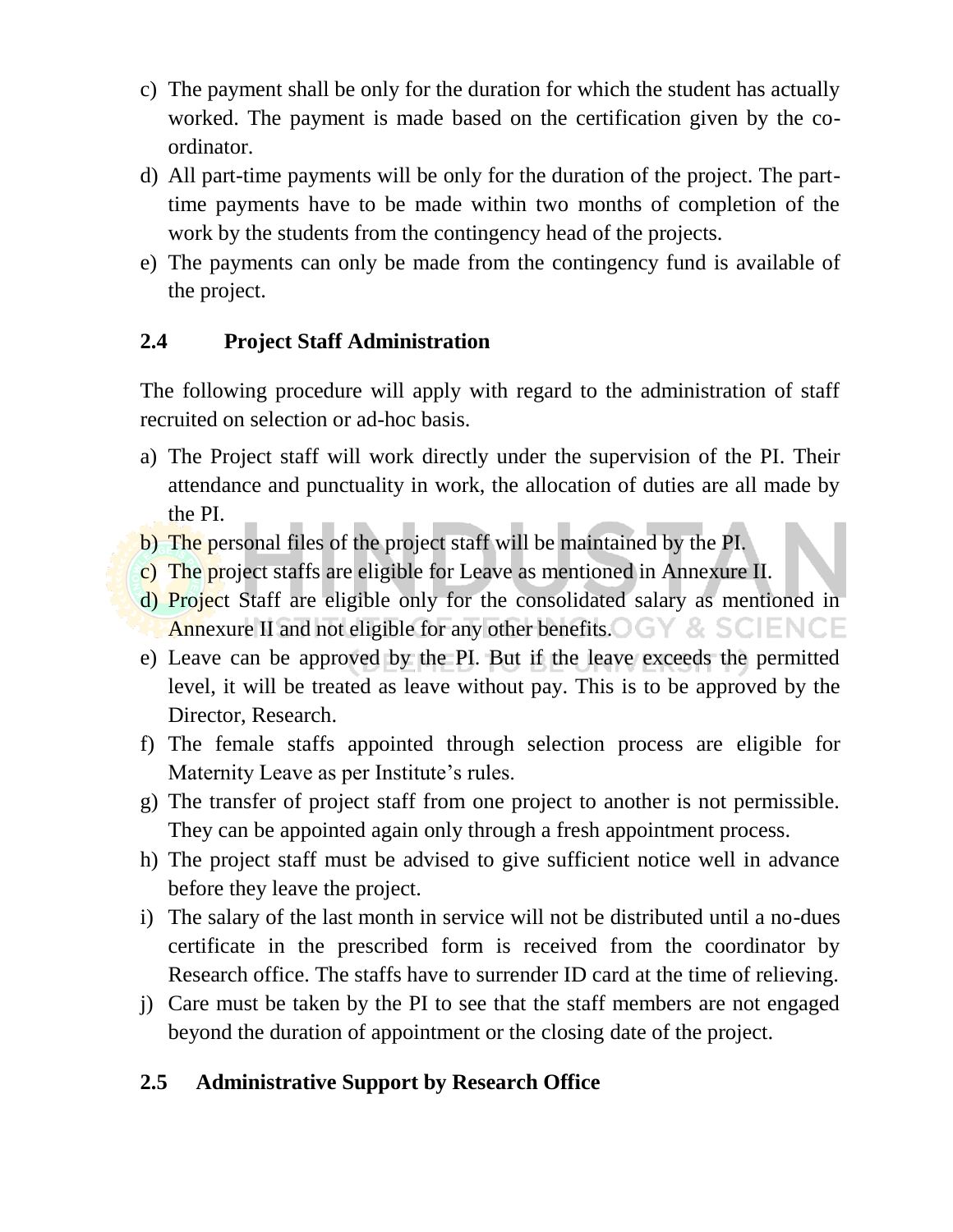The Institute provides the following administrative support and accounting facilities for carrying out the sponsored research projects:

- a) The Director, Research sanctions expenditure, recruitment of staff and distribution of honorarium to the PI and Institute staff.
- b) For purchase of material and equipments the Institute rules shall apply.
- c) Temporary advance up to Rs. 10000/- is sanctioned by the Director, Research for minor purchases and incidental expenses. The PIs must settle these accounts within one month from the drawal of advance.
- d) An imprest amount subject to a maximum of Rs. 5000/- per project is sanctioned by the Director, Research on the request of the PI. This can be operated by the PI / CI. The imprest can be utilised for petty purchases, contingencies etc. and should be chargeable to sub heads like consumables or contingencies only and the specific sub head should be indicated in the recoupment account. The imprest can be periodically recouped by giving the up-to-date statement of accounts along with all the bills and vouchers duly certified. The accounts can be directly settled with the Accounts Section with a copy to Research Office.

# **2.6 Project Accounts**

- 2.6.1 The project account shall be maintained by the PI/ Research Office. The expenditure can be incurred only as per the head of sanction. Any deviation or re-appropriation is possible only with the prior approval of sponsoring agency. Funds also cannot be diverted, for creating the infrastructural facilities without the approval of the funding agency.
- 2.6.2 Whenever funds are to be claimed from the funding agency or bills to be sent against sanction, the same is sent to sponsoring agency by the PI through the Accounts Section with intimation to Research Office. For release of grants in subsequent years also, the Accounts Section may be approached for necessary statement of Accounts (Provisional or audited as the case may be) and for utilization certificates. Release of grants at the right time is to be ensured by the PI, as deficits in projects will affect the progress of the project.
- 2.6.3 All reimbursements to the Project Investigators and Consultants may be made to the Bank account with intimation to the coordinator concerned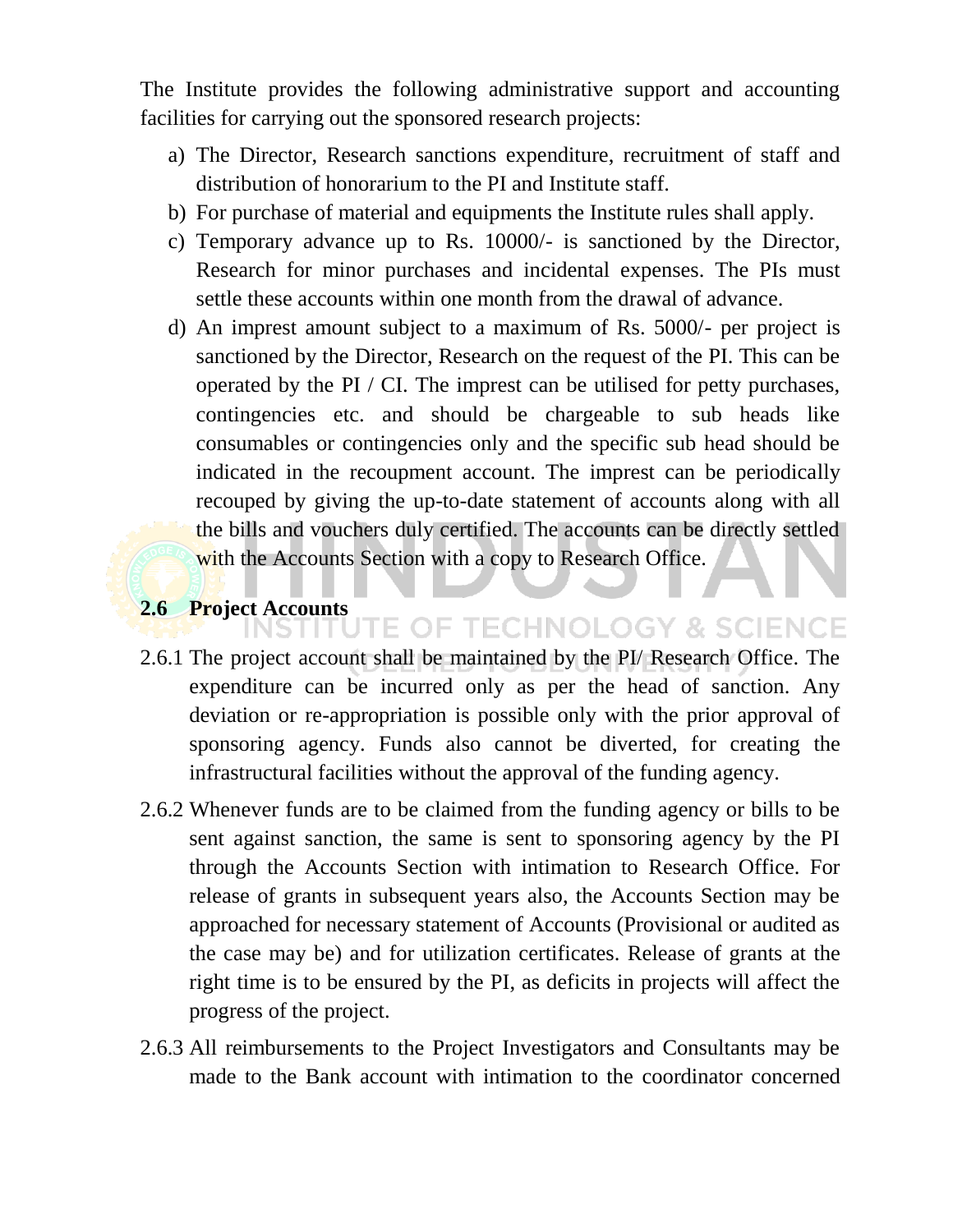through e-mail. The Investigators / Consultants shall indicate their e-mail ID and project account in the form of seeking reimbursement.

- 2.6.4 All bills and invoices for payment against purchase order are to be sent to the Accounts Section for settlement with a copy to the Research Office.
- 2.6.5 All bills duly certified with all the particulars, towards hiring of taxis, purchase of books, entertainment, subcontracting, travel expenditure of visitors etc. must be sent to the Research office.
- 2.6.6 The accounts of the project will be audited every year. Audited Statement of Account and Utilization Certificates will be sent to the sponsors by PI under intimation to the Research Office. If, however, provisional statement of Account is required for claiming funds from sponsor, Registrar may be approached for the same.

#### **2.7 Incentives to the PIs**

- 2.7.1 The management based on their discretion, may provide one time incentive to the investigators based on the value of the project.
- 2.7.2 The Project Investigators (PIs) can attend Conferences/Seminars workshops in related areas utilizing the project grants. There is no ceiling for registration fee for attending National or International Conference held in India or abroad. Specific approval of the funding agency to utilize the grants for travel abroad is to be obtained.
- 2.7.3 Health Insurance coverage, during visits abroad and personal accident insurance for both PI and project staff on work relating to projects is permitted.

#### **2.8 Travel**

- 2.8.1 The PIs/Consultants are permitted to be away on duty, as required for project work. Prior permission of the Director, Research in prescribed form sent through the Head of the Department / Centre, must be obtained for all such travels.
- 2.8.2 The staff member who will be undertaking the travel has to fill up the approval form. PI and Head of Department / Centre have to countersign the form. This is forwarded to the Director, Research for approval. Care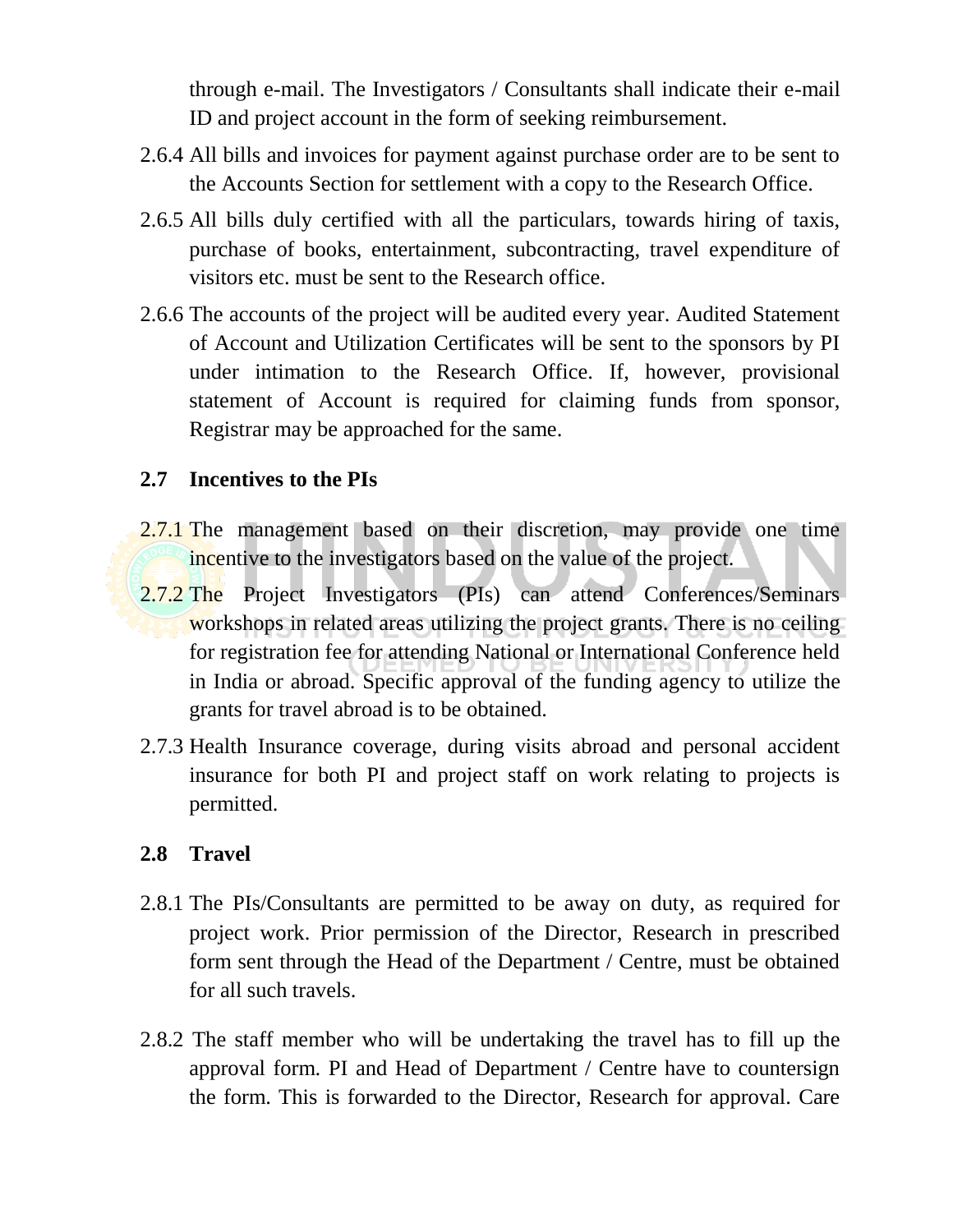must be taken by the PI that the total expenditure for travel does not exceed the amount allotted for the purpose. The final TA bill after performing the journey has to be forwarded to the Accounts Section directly.

- 2.8.3 International travel in projects can be permitted only with the concurrence of the Sponsoring Agency.
- 2.8.4 The visits abroad by the Project Investigators require a certification by Director, Research that they have made alternate arrangements for carrying out the projects during their absence. Therefore the PIs are to take note of the following, before sending the request to Director, Research.
- 2.8.5 In case there is more than one investigator, the remaining investigator(s) should give their written concurrence that they will carry out the project during the absence of the one of the investigators.
- 2.8.6 The client shall meet all the travel, boarding and incidental expenses of the travel undertaken for the work. This should be specified and included in the estimated cost of the project. CHNOLOGY & SCIENCE
- 2.8.7 TA and DA may be reimbursed on presentation of certified bill as per Institute's norms.
- 2.8.8 Project staff on tour can be reimbursed boarding and lodging expenses, on production of certified bills as per Institute's norms.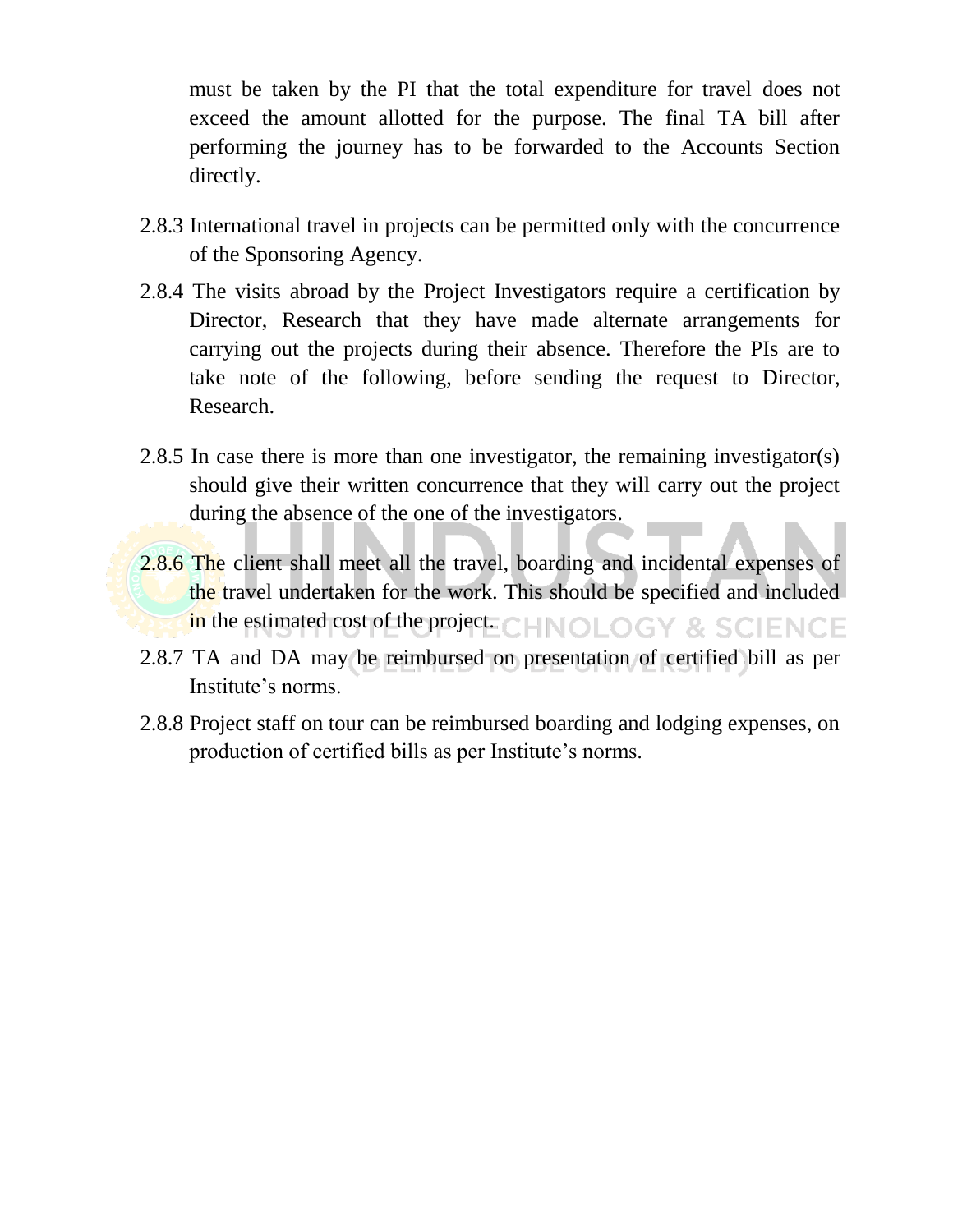#### **Annexure – I**

| <b>Research Clearance Form</b>                                                                                                 |                                                                                           |                        |                                   |                  |
|--------------------------------------------------------------------------------------------------------------------------------|-------------------------------------------------------------------------------------------|------------------------|-----------------------------------|------------------|
| Principal Investigator to whom correspondence will be sent. Students cannot be the first PI.                                   |                                                                                           |                        |                                   |                  |
| Name (and title):                                                                                                              |                                                                                           |                        | <b>School or Unit:</b>            |                  |
| Project type                                                                                                                   |                                                                                           |                        |                                   |                  |
| (Please select one [x])                                                                                                        | sponsored:<br>$\begin{bmatrix} 1 \end{bmatrix}$                                           | <b>Consultancy:</b>    | $\begin{bmatrix} 1 \end{bmatrix}$ |                  |
| <b>Project details</b>                                                                                                         |                                                                                           |                        |                                   |                  |
| <b>Project Title:</b>                                                                                                          |                                                                                           |                        |                                   |                  |
| <b>Proposed commencement date:</b>                                                                                             |                                                                                           |                        | Proposed completion date:         |                  |
|                                                                                                                                | Funding Body (e.g. DST etc.):                                                             |                        |                                   |                  |
| Sponsored only:                                                                                                                | Scheme (e.g. Research and Development Grants):                                            |                        |                                   |                  |
|                                                                                                                                | Administering organisation: HITS [                                                        | Other [                | [Please specify:                  |                  |
|                                                                                                                                | Client name:                                                                              |                        |                                   |                  |
|                                                                                                                                | Contact name:                                                                             |                        | Position:                         |                  |
| <b>Consultancies</b>                                                                                                           | Address:                                                                                  |                        | State:                            | Pincode:         |
|                                                                                                                                | Email:                                                                                    |                        | Phone:                            |                  |
|                                                                                                                                | Who will be supplying the contract? HITS $[\ ]$                                           |                        | Client                            | To be determined |
|                                                                                                                                | Other HITS researchers who have intellectual carriage and responsibility for this project |                        |                                   |                  |
| Name 2:                                                                                                                        |                                                                                           |                        | <b>School or Unit:</b>            |                  |
| Name 3:                                                                                                                        |                                                                                           |                        | <b>School or Unit:</b>            |                  |
| Name 4:                                                                                                                        |                                                                                           | <b>School or Unit:</b> |                                   |                  |
| Name 5:                                                                                                                        |                                                                                           |                        | <b>School or Unit:</b>            |                  |
| Name 6:                                                                                                                        |                                                                                           | <b>School or Unit:</b> |                                   |                  |
| <b>Student/s involved</b>                                                                                                      |                                                                                           |                        |                                   |                  |
| (Please select one [x]) <b>No:</b> [ ] <b>Yes</b> [ ] Name:                                                                    |                                                                                           |                        |                                   |                  |
| <b>Type of involvement:</b> Unpaid []<br>Paid as casual from Research funds [ ]<br>Scholarship paid<br>from Research funds [ ] |                                                                                           |                        |                                   |                  |
| Honorary/ies involved                                                                                                          |                                                                                           |                        |                                   |                  |
| (Please select one [x]) <b>No:</b> $\begin{bmatrix} 1 \end{bmatrix}$ <b>Yes</b> $\begin{bmatrix} 1 \end{bmatrix}$ <b>Name:</b> |                                                                                           |                        |                                   |                  |
| <b>Type of involvement:</b><br>Unpaid $\lceil$ $\rceil$<br>Paid from Project funds [ ]                                         |                                                                                           |                        |                                   |                  |

| <b>Equipment Utilisation Cost</b> |                                 |                                |                       |              |
|-----------------------------------|---------------------------------|--------------------------------|-----------------------|--------------|
| <b>Sl. No.</b>                    | <b>Equipment to be utilised</b> | <b>Utilisation Cost (Rs.)#</b> |                       |              |
|                                   |                                 | Cost per hr based on           | Estimated no. of hrs. | <b>EUC</b>   |
|                                   |                                 | formula*                       | to be used            | <b>Total</b> |
|                                   |                                 |                                |                       |              |
|                                   |                                 |                                |                       |              |
|                                   |                                 |                                |                       |              |
| <b>Grand total</b>                |                                 |                                |                       |              |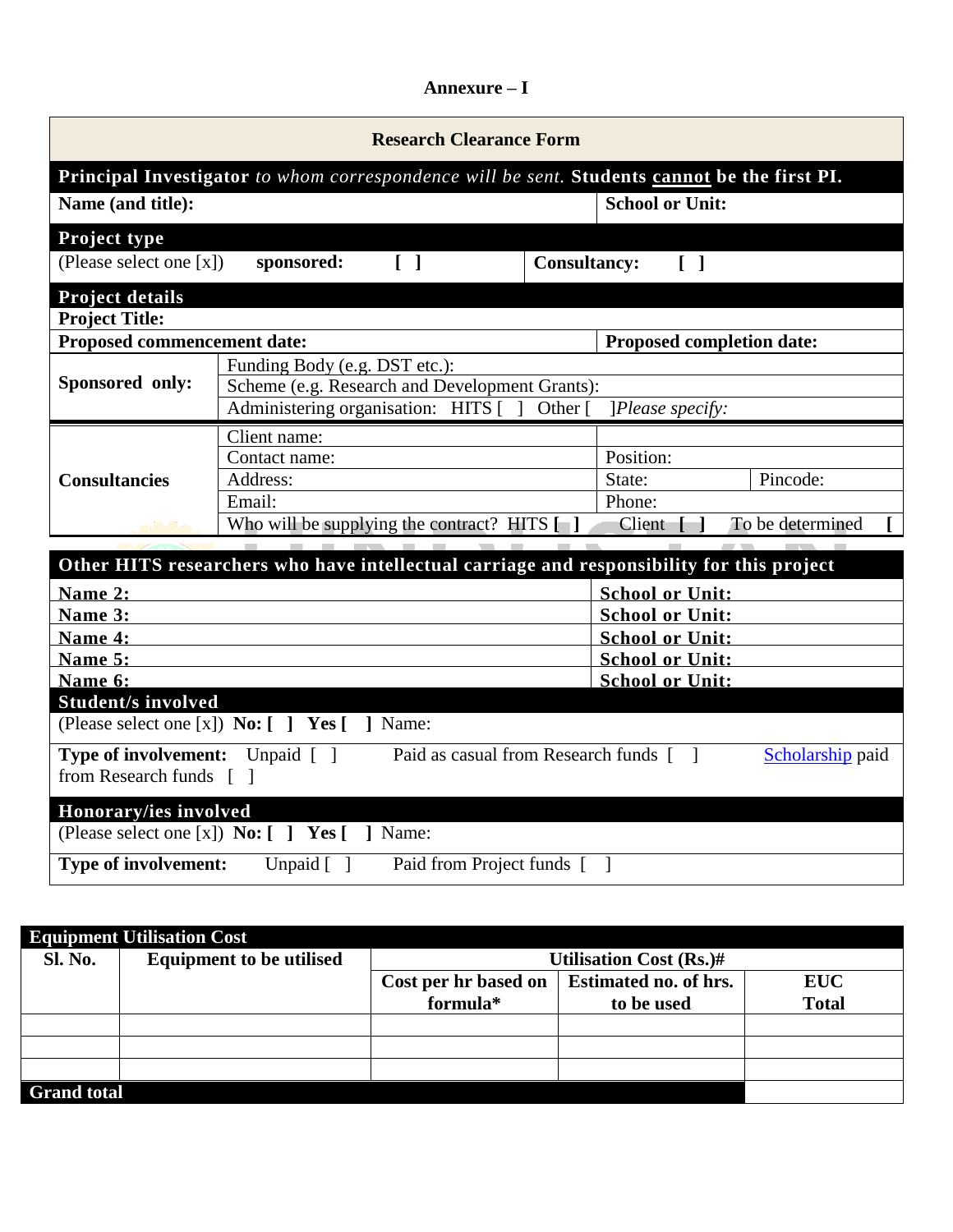#### **Note:**

**#** only required for Consultancy Project. For sponsored project only specify the equipment to be provided by the Institute and the estimated no. of hrs. to be used.

#### **\*EUC – formula**

$$
\frac{EUC}{hr} = \frac{Market\ value\ of\ the\ equipment}{Life\ span\ (estimated\ in\ hr.)} + \frac{operatingcost}{hr}
$$

| <b>Financial information</b>                                                                                                |            |  |
|-----------------------------------------------------------------------------------------------------------------------------|------------|--|
| Direct project costs                                                                                                        |            |  |
| Indirect project costs                                                                                                      |            |  |
|                                                                                                                             |            |  |
| PI/School/Institute/Centre bonus (consultancies only):                                                                      |            |  |
|                                                                                                                             |            |  |
| Total project cost payable by the funding body (excl $\text{GST}$ ) =                                                       |            |  |
| In-kind contribution (if applicable)                                                                                        |            |  |
| <b>HITS</b> cash contribution (if applicable)                                                                               |            |  |
| Third party payments                                                                                                        |            |  |
| Are any project funds to be paid/sub-contracted to a third party? No: $\lceil \cdot \rceil$ Yes $\lceil \cdot \rceil$ Name: |            |  |
| <b>Credit split</b> This will determine how block funding will be distributed between multiple                              |            |  |
| <b>Organisational Unit 1:</b>                                                                                               | $%$ split: |  |
| <b>Organisational Unit 2:</b>                                                                                               | $%$ split: |  |
| <b>Organisational Unit 3:</b>                                                                                               | $%$ split: |  |

| <b>Intellectual property</b>                        |                                                                                                                 |  |  |
|-----------------------------------------------------|-----------------------------------------------------------------------------------------------------------------|--|--|
|                                                     | <b>HITS</b>                                                                                                     |  |  |
|                                                     | <b>JFunding body</b> Does HITS wish to have the right to use the project                                        |  |  |
| The project results will be<br>owned by (if known): | results for teaching, research publications or other purposes? Yes [] No [                                      |  |  |
|                                                     |                                                                                                                 |  |  |
|                                                     | <b>HITS &amp; funding body</b>                                                                                  |  |  |
|                                                     | No $\lceil \cdot \rceil$ Yes $\lceil \cdot \rceil$ **Does HITS have a licence to use it?<br>HITS:               |  |  |
| The project utilises                                | Yes [<br>N <sub>0</sub>                                                                                         |  |  |
| background/existing IP                              | <b>Funding body</b><br>No $\lceil \cdot \rceil$ Yes $\lceil \cdot \rceil$ **Does HITS have a licence to use it? |  |  |
| developed by:<br>No<br>Yes [                        |                                                                                                                 |  |  |
|                                                     | A third party<br><sup>2</sup> *Ness HITS have a licence to use it?<br>Yes [<br>No.                              |  |  |

| Location                                                                           |  |
|------------------------------------------------------------------------------------|--|
| Will any of the project work be conducted on premises/land owned by a third party? |  |
|                                                                                    |  |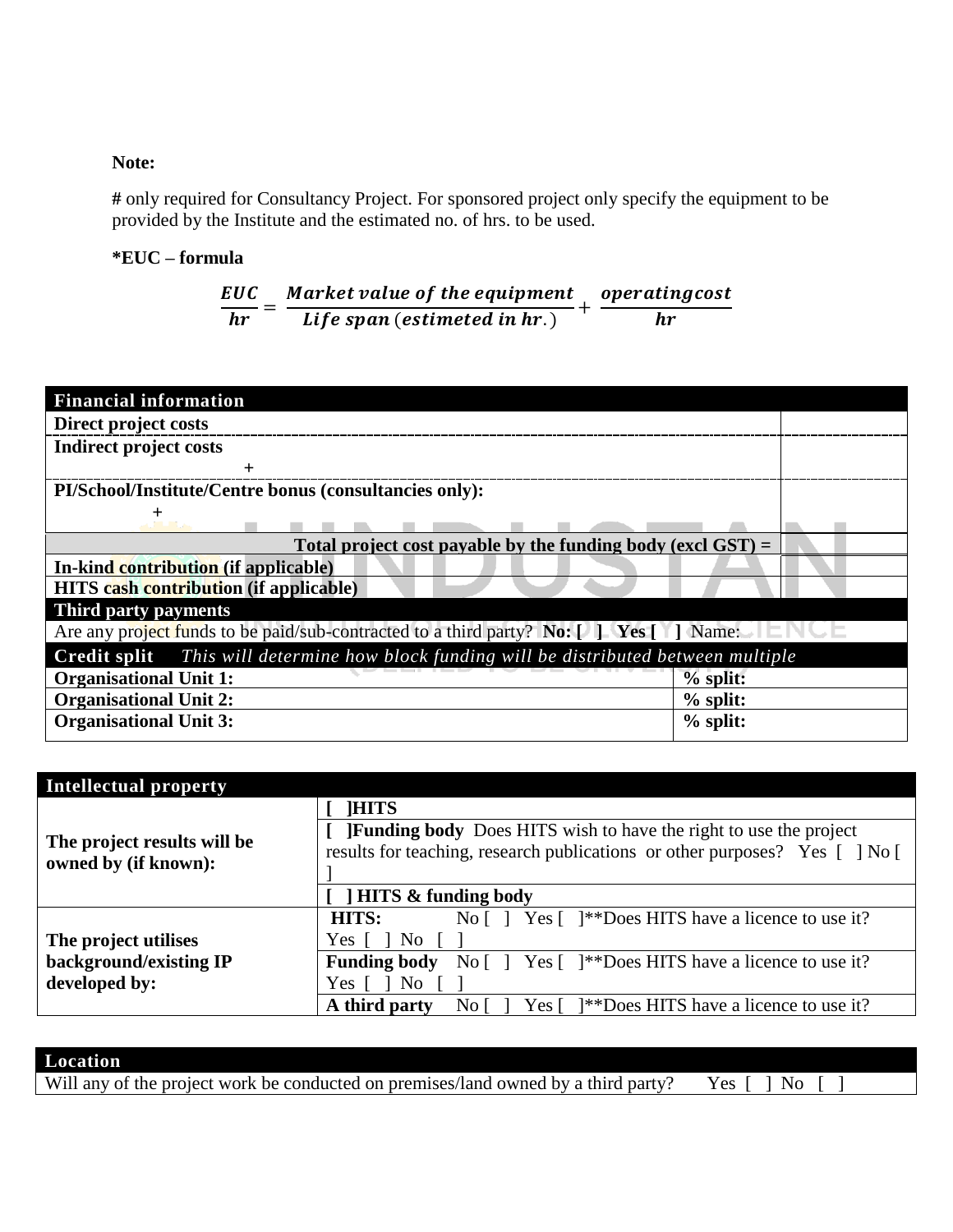|                                              | Principal Investigator (PI) endorsement                                                     |                              |              |
|----------------------------------------------|---------------------------------------------------------------------------------------------|------------------------------|--------------|
|                                              | Has a Risk Assessment been undertaken?                                                      |                              | Yes [        |
| $\overline{N}$ $\overline{0}$ $\overline{1}$ |                                                                                             |                              |              |
| $\overline{N}$ [ ]                           | I am satisfied that the risks identified within this project will be appropriately managed. |                              | $Yes \Gamma$ |
| $\overline{N_0}$ $\overline{)$               | Is the project covered by HITS insurance?                                                   |                              | Yes 1        |
| Unsure $\lceil \; \rceil$                    | Is there, or could there be a potential conflict of interest?                               | Yes [] Please specify below: | No.          |
| (Attach further detail)                      |                                                                                             |                              |              |
| PI SIGNATURE<br><b>&amp; NAME</b>            |                                                                                             | <b>DATE</b>                  |              |

#### **Head of School (HOS)/Dean endorsement**

#### **I agree:**

- that all project costs (direct and indirect) and all HITS cash and in-kind contributions have been correctly included
- to fund any shortfall in the project costs if the project costing is insufficient (consultancies/research contracts only)
- that the project can be accommodated within the general facilities in my School and sufficient working and JE TECHIN( office space will be available for staff
- I am prepared to have the project carried out in my School under the circumstances set out by the researcher/s
- I have noted the amount of time that the investigator/s will be devoting to the project and agree that it is appropriate to existing workloads
- I am satisfied that the project is adequately insured by the HITS [insurance](http://www.utas.edu.au/research/funding/applying-for-funding/insurance) policy.
- I am satisfied that the [Risk Assessment](http://www.utas.edu.au/research/funding/applying-for-funding/risk-assessment) identified within this project will be appropriately managed during the course of the project
- I am aware of the [Conflict of Interest](http://www.utas.edu.au/research/divisional-resources/policies-and-procedures) policy and my responsibility in the process

| <b>HOD</b>       |                                                                           |             |  |
|------------------|---------------------------------------------------------------------------|-------------|--|
| <b>SIGNATURE</b> |                                                                           | <b>DATE</b> |  |
| <b>AND NAME</b>  |                                                                           |             |  |
|                  | IF THE HOD IS THE PRINCIPAL INVESTIGATOR, ENDORSEMENT MUST BE MADE BY THE |             |  |
| <b>DEAN:</b>     |                                                                           |             |  |
| <b>DEAN</b>      |                                                                           |             |  |
| <b>SIGNATURE</b> |                                                                           | <b>DATE</b> |  |
| <b>AND NAME</b>  |                                                                           |             |  |

**Please scan and email this completed form and supporting documentation (application/proposal, budget) to:**

**Office of Research: Hindustan University, Padur.**